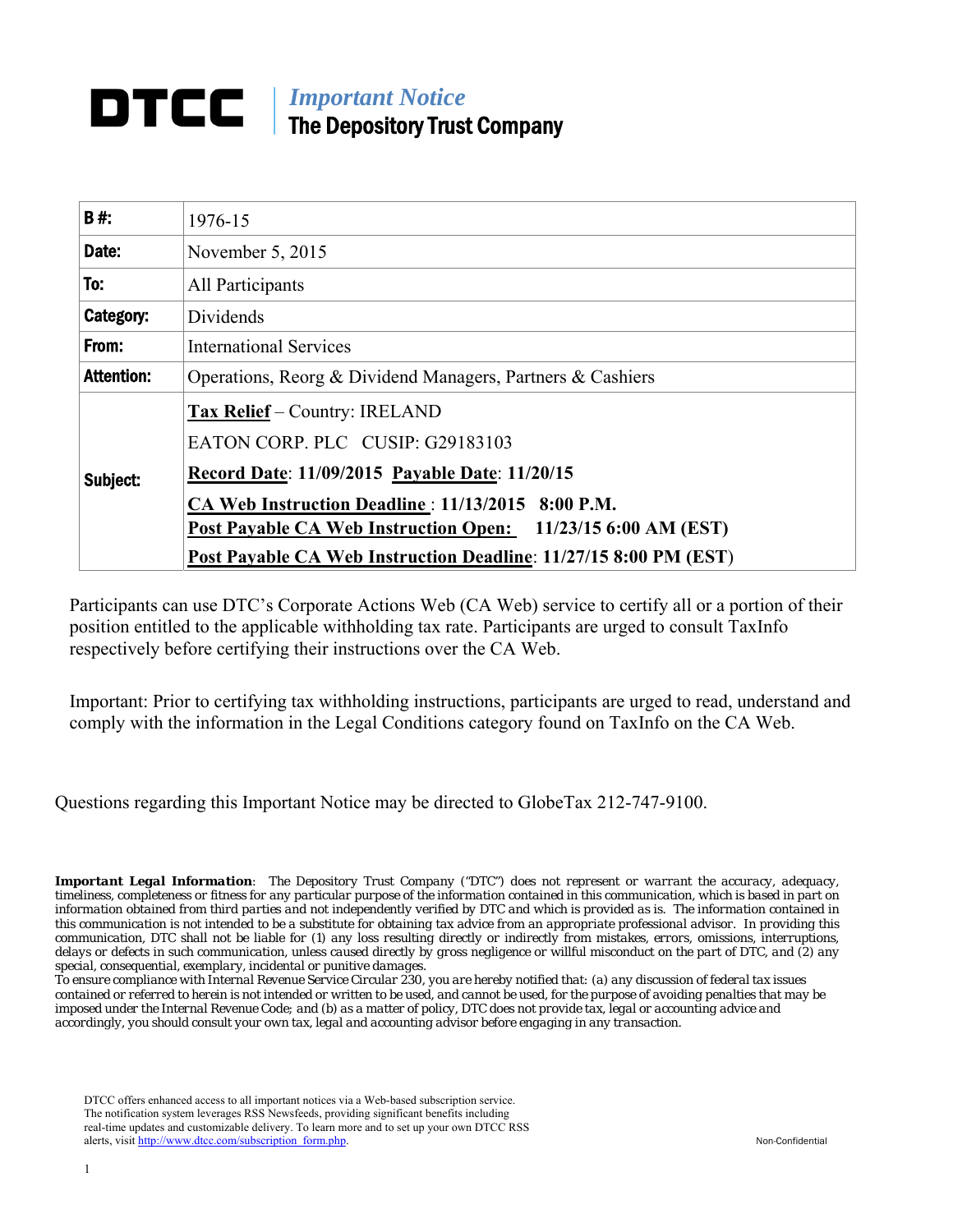

# **EATON CORPORATION PLC CUSIP: G29183103 RECORD DATE: NOVEMBER 9, 2015 PAY DATE: NOVEMBER 20, 2015**

Note: Irish law provides a number of exemptions from its requirement that Eaton Corporation plc (the "Company") pay distributions net of a 20% dividend withholding tax (DWT). All beneficial owners who wish to be exempt from this withholding tax must have the applicable documentation on file with a Qualified Intermediary ("QI") or BNY Mellon.

The information in this notice is provided for information purposes only and beneficial owners should seek independent tax advice in respect of any distributions received. All information detailed below should be interpreted within the meaning of Part 6 Chapter 8A Taxes Consolidation Act 1997.

DTC participants can elect to receive a distribution with 0% (tax-exempt rate) tax withheld on behalf of beneficial owners who meet the following conditions:

- 1. Beneficial owners with a verified U.S. address;
- 2. Beneficial owners residing in "relevant territories" (other than the U.S.) (See Appendix A) who have provided the required Irish dividend withholding forms to BNY Mellon by 8 P.M. ET, on the last day of the applicable CA Web election period;
- 3. Beneficial owners residing OUTSIDE of relevant territories who qualify for other exemptions and have provided the required Irish dividend withholding forms to BNY Mellon by 8 P.M. ET. on the last day of the applicable CA Web election period; or
- 4. Beneficial owners that are Irish resident companies or other Irish resident entities that are exempt from Irish dividend withholding tax and have provided the required Irish dividend withholding forms to BNY Mellon by 8 P.M. ET. on the last day of the applicable CA Web election period.

All others will be subject to an Irish dividend withholding tax (DWT) of 20% (unfavorable rate).

Participants can use DTC's Corporate Actions Web (CA Web) instructions tab to certify all or a portion of their position entitled to the applicable withholding tax rate. Use of these instruction methods will permit entitlement amounts to be paid through DTC. By electing, Participants agree to the Agreements, Representations and Indemnification below

By participating in the DTC CA Web process, Participants agree to comply with all audit requests made by the Irish Revenue Commissioners within twenty one days.

#### NOTE: THE INITIAL PRE-PAY DATE CA WEB WINDOW WILL OPEN ON NOVEMBER 10, 2015 AND WILL CLOSE ON NOVEMBER 13, 2015.

#### NOTE: POST-PAY DATE ADJUSTMENTS CAN BE MADE THROUGH THE POST-PAY DATE CA WEB WINDOW, WHICH WILL OPEN ON NOVEMBER 23, 2015 AND CLOSE ON NOVEMBER 27, 2015. PAYMENT FOR ELECTIONS MADE IN THE SECOND CA WEB WINDOW WILL OCCUR ON **DECEMBER 4, 2015.**

Claims not made by eligible entities for the reclaim of the 20% DWT by November 13, 2015 can make a subsequent election, provided that the shareholders also meet the eligibility requirements as described in this notice.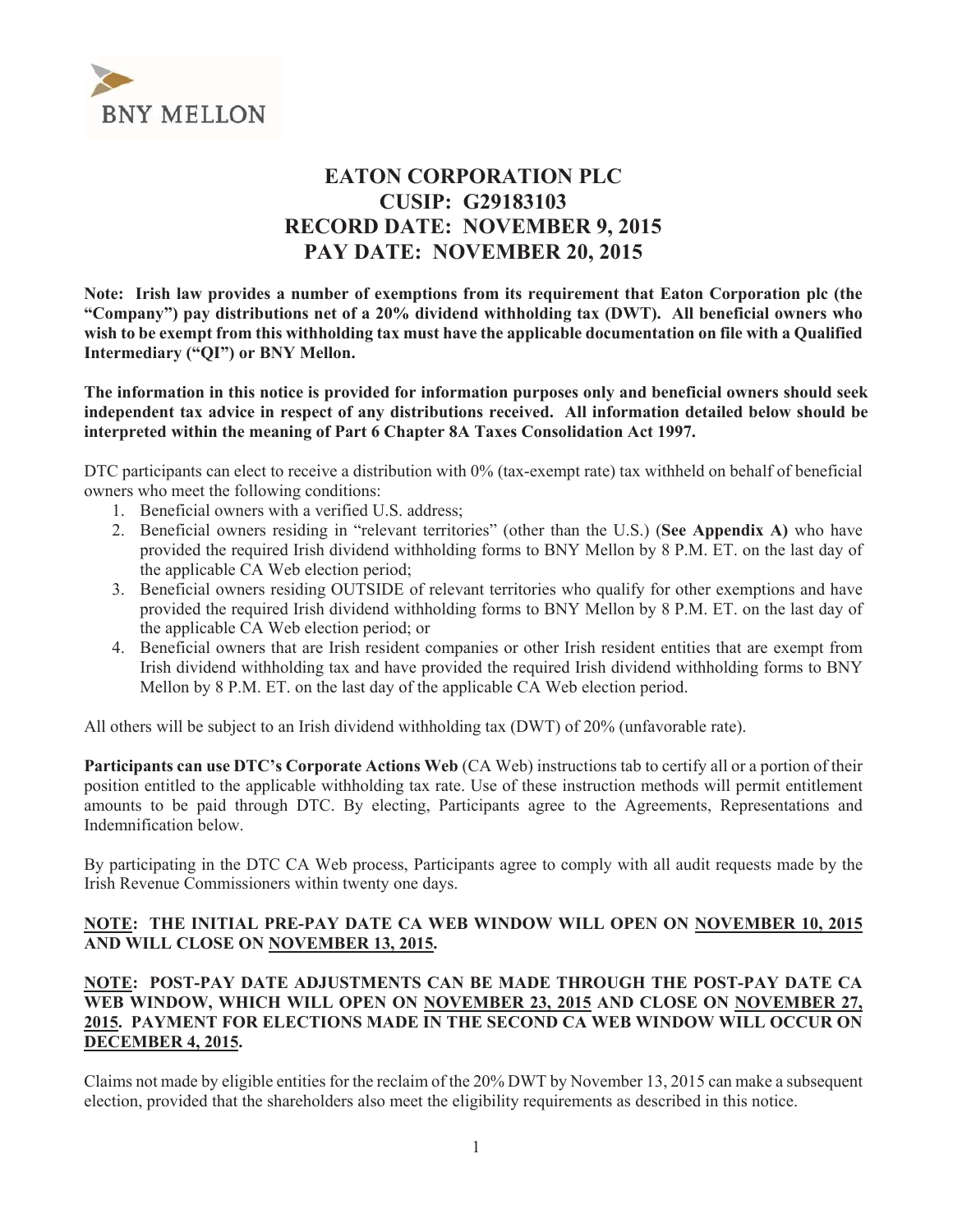By certifying the exempt rate, the DTC participant is certifying that one or more of the criteria listed below have been met by the applicable beneficial owners as of the November 9, 2015 record date:

# **SHAREHOLDERS OF COOPER INDUSTRIES PLC AS OF NOVEMBER 30, 2012**

Beneficial owners who acquired shares in the Company as a result of the Company's November 30, 2012 acquisition of Cooper Industries plc may continue to rely upon previously established exemptions until those exemptions become invalid or expire.

# **EXEMPT 0% - U.S. RESIDENTS**

The beneficial owner of shares to be paid at the tax-exempt rate has a valid U.S. address on the DTC participant's records, notice of which has been supplied to the qualifying intermediary. The DTC participant is not required to provide a U.S. Certification of Residence (Form 6166) but must have a valid U.S. address for the beneficial owner on its records.

# **EXEMPT 0% - RESIDENTS OF RELEVANT TERRITORIES (OTHER THAN THE U.S.)**

The beneficial owner of shares to be paid at the tax-exempt rate is a person or a company resident in a "relevant" territory" (other than the U.S.) (Appendix A) and, if it is a company, it is not under the control directly or indirectly of an Irish resident.

To qualify under this category:

- a) An original Non-Resident Form V2 must be on file with a OI closest to the beneficial owner and the relationship between the QI and the beneficial owner must be disclosed to BNY Mellon using the attached cover letter (Appendix B). **OR**
- b) An original Non-Resident Form V2 must be provided to BNY Mellon and the beneficial owner must be disclosed to BNY Mellon using the attached cover letter (Appendix B).

# **EXEMPT 0% - OTHER ELIGIBLE ENTITIES**

The beneficial owner of shares to be paid at the tax-exempt rate is a company that is a resident outside of the relevant territories and is a company:

- a) Whose principal class of shares (or those of its 75% direct or indirect parent) are substantially and regularly traded on a stock exchange in Ireland, a relevant territory (Appendix A) or other approved stock exchange. **OR**
- b) Is controlled, directly or indirectly, by persons resident in a relevant territory and who is not controlled, directly or indirectly, by persons who are not resident in a relevant territory (Appendix A).

To qualify under this category:

a) An original Non-Resident Form V2 must be on file with a QI closest to the beneficial owner and the relationship between the QI and the beneficial owner must be disclosed to BNY Mellon using the attached cover letter (Appendix B). **OR**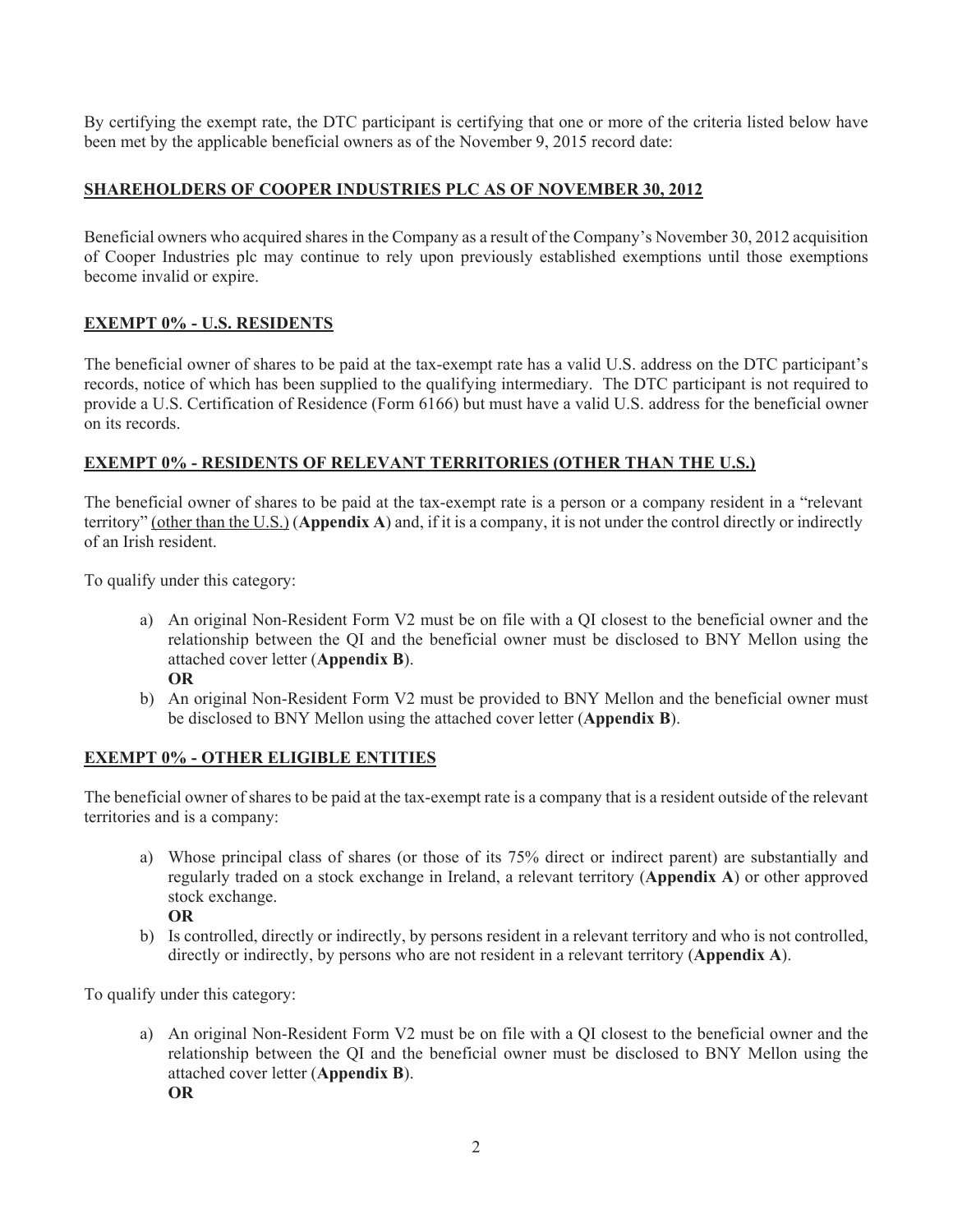b) An original Non-Resident Form V2 must be provided to BNY Mellon and the beneficial owner must be disclosed to BNY Mellon using the attached cover letter (Appendix B).

# **EXEMPT 0% - IRISH RESIDENT CORPORATIONS AND OTHER ENTITIES**

The beneficial owner of shares to be paid at the tax-exempt rate is a company or other Irish resident entity that is exempt from Irish dividend withholding tax, such as a pension fund, that is resident in Ireland.

To qualify under this category:

a) An original Composite Resident Form V3 must be on file with a QI closest to the beneficial owner and the relationship between the QI and the beneficial owner must be disclosed to BNY Mellon using the attached cover letter (Appendix B).

#### $\overline{OR}$

b) An original Composite Resident Form V3 must be provided to BNY Mellon and the beneficial owner must be disclosed to BNY Mellon using the attached cover letter (Appendix B).

#### **UNFAVORABLE 20%**

All beneficial owners who do not meet at least one of the criteria for the tax-exempt rate noted above will be paid net of DWT applied at the unfavorable rate of 20%.

# **CERTAIN SPECIAL SITUATIONS**

#### **PARTNERSHIPS**

If a beneficial owner is a partnership in which all of the partners are U.S. residents, exemption may be obtained by meeting the above requirements for the exempt category "U.S. Residents".

If a beneficial owner is a partnership in which all of the partners are residents of a "relevant territory," exemption may be claimed by meeting the above requirements for the exempt category "Residents of Relevant Territories" (Other than the U.S.)."

A non-relevant territory formed partnership may be able to qualify under the OTHER ELIGIBLE ENTITIES category if a specific concession has been obtained from the Irish Revenue Commissioners ("Irish Revenue"). To obtain this concession, the partnership must apply directly to Irish Revenue to receive a concession letter granting the partnership an exemption at source from DWT (typically only granted in cases in which all partners are resident in a relevant territory and have supplied a valid Non-Resident Form V2).

To qualify under this category:

- a) A concession letter from Irish Revenue must be on file with a QI closest to the beneficial owner and the partnership must be disclosed to BNY Mellon using Appendix B. **OR**
- b) A concession letter from Irish Revenue must be provided to BNY Mellon and the partnership must be disclosed to BNY Mellon using Appendix B.

A partnership that does not qualify under any of the above three categories will be paid net of DWT applied at the unfavorable rate of 20%. In instances where the partnership has been taxed at source on a dividend payment, either the partnership (if all underlying partners are eligible) or an individual qualifying partner may apply for a refund of the tax withheld via a long form claim. For information on filing a long form claim after pay date, please contact BNY Mellon c/o GlobeTax at 1-800-915-3536.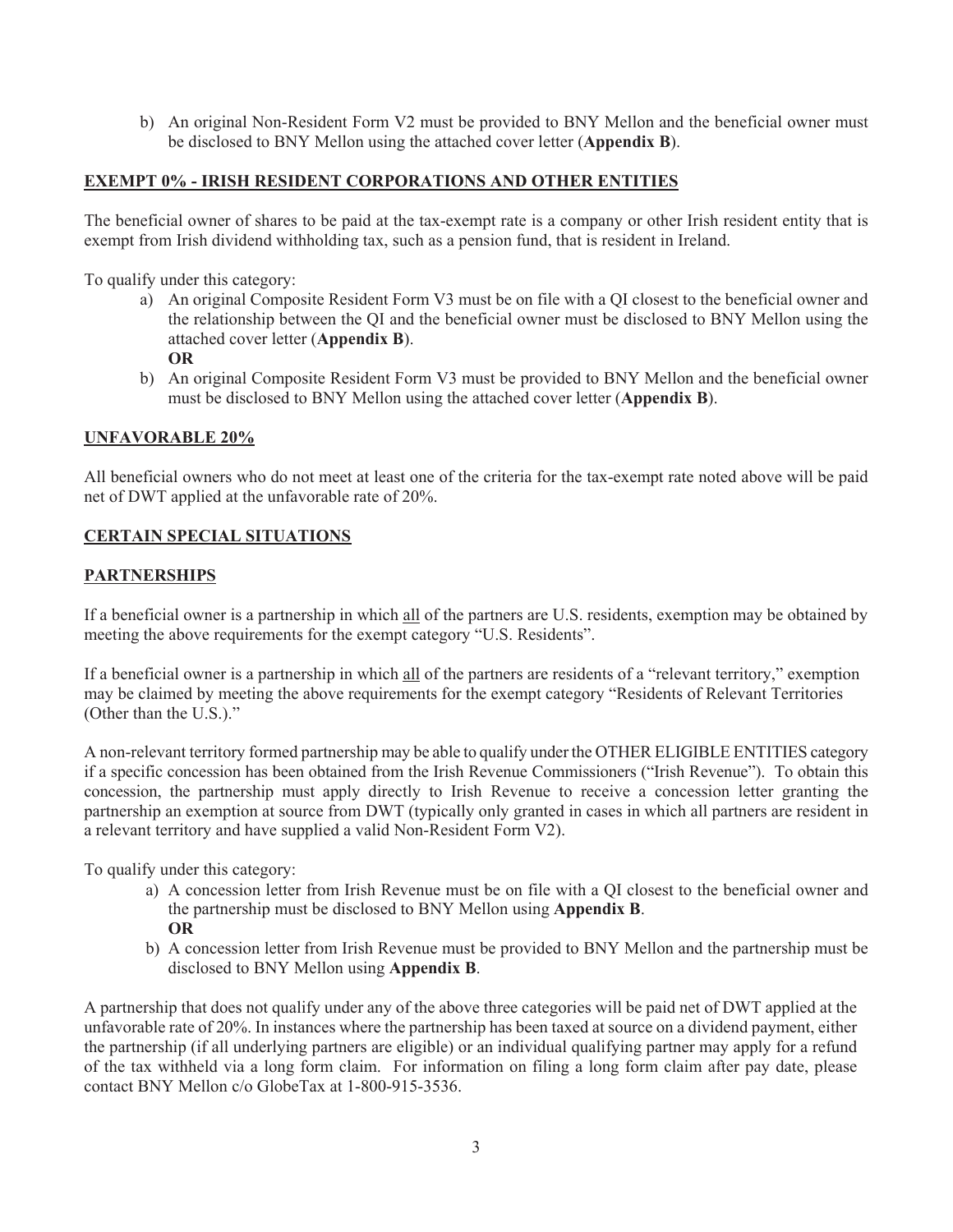# **TRUSTS**

Taxable Trusts (for DWT purposes, "discretionary trusts"): If a trust is taxable at the entity level and falls within one of the exempt categories set out above, exemption from DWT may be claimed by meeting the qualifications for that exempt category.

Non-taxable trusts (for DWT purposes, "non-discretionary trusts"): If a trust is not taxable at the entity level, eligibility for exemption from DWT depends on the residency of its underlying beneficiaries.

If all the beneficiaries are resident in the U.S. exemption may be claimed if each of the beneficiaries meet the above requirements for the exempt category "U.S. Residents."

If all the beneficiaries are resident in a "relevant territory" exemption may be claimed if each of the beneficiaries meet the above requirements for the exempt category "Residents of Relevant Territories (Other than the U.S.)."

A trust formed under the laws of a non-relevant territory may be able to qualify under the OTHER ELIGIBLE ENTITIES category if a specific concession has been obtained from Irish Revenue. To obtain this concession, the trust must apply directly to Irish Revenue to receive a concession letter granting the trust an exemption at source from DWT (typically only granted in cases in which all beneficiaries are resident in a relevant territory and have supplied a valid Non-Resident Form V2).

To qualify under this category:

- a) A concession letter from Irish Revenue must be on file with a OI closest to the beneficial owner and the trust must be disclosed to BNY Mellon using Appendix B. **OR**
- b) A concession letter from Irish Revenue must be provided to BNY Mellon and the trust must be disclosed to BNY Mellon using Appendix B.

A trust that does not qualify under any of the above three categories will be paid net of DWT applied at the unfavorable rate of 20%.

In instances where the trust has been taxed at source on a dividend payment, either the trust (if all underlying beneficiaries are eligible) or an individual beneficiary may apply for a refund of the tax withheld via a long form claim. For information on filing a long form claim after pay date, please contact BNY Mellon c/o GlobeTax at 1-800-915-3536

# U.S. CITIZENS ON LONG-TERM ASSIGNMENT OUTSIDE THE U.S.

If a beneficial owner is a U.S. citizen and is on long-term assignment outside the U.S., he or she may claim exemption in either the "EXEMPT 0% - U.S. RESIDENTS" or the "EXEMPT 0% - RESIDENTS OF RELEVANT TERRITORIES (OTHER THAN THE U.S.)" category provided that he satisfies the requirements of such category. He may also claim exemption in the "EXEMPT 0% - U.S. RESIDENTS" category if an original Non-Resident V2 Form and an I.R.S. form 6166 are provided to either the QI closest to the beneficial owner or to BNY Mellon. If the relevant forms are on file with the QI, the relationship between the QI and the beneficial owner must be disclosed to BNY Mellon using the attached cover letter **Appendix B**.

# RESIDENTS OF A RELEVANT TERRITORY (OTHER THAN THE U.S.) RESIDING IN THE U.S.

If a beneficial owner has an address in the U.S. but has a form W-8BEN on file that validates his residency in a relevant territory (other than the U.S.), he may claim exemption in the "EXEMPT 0% - RESIDENTS OF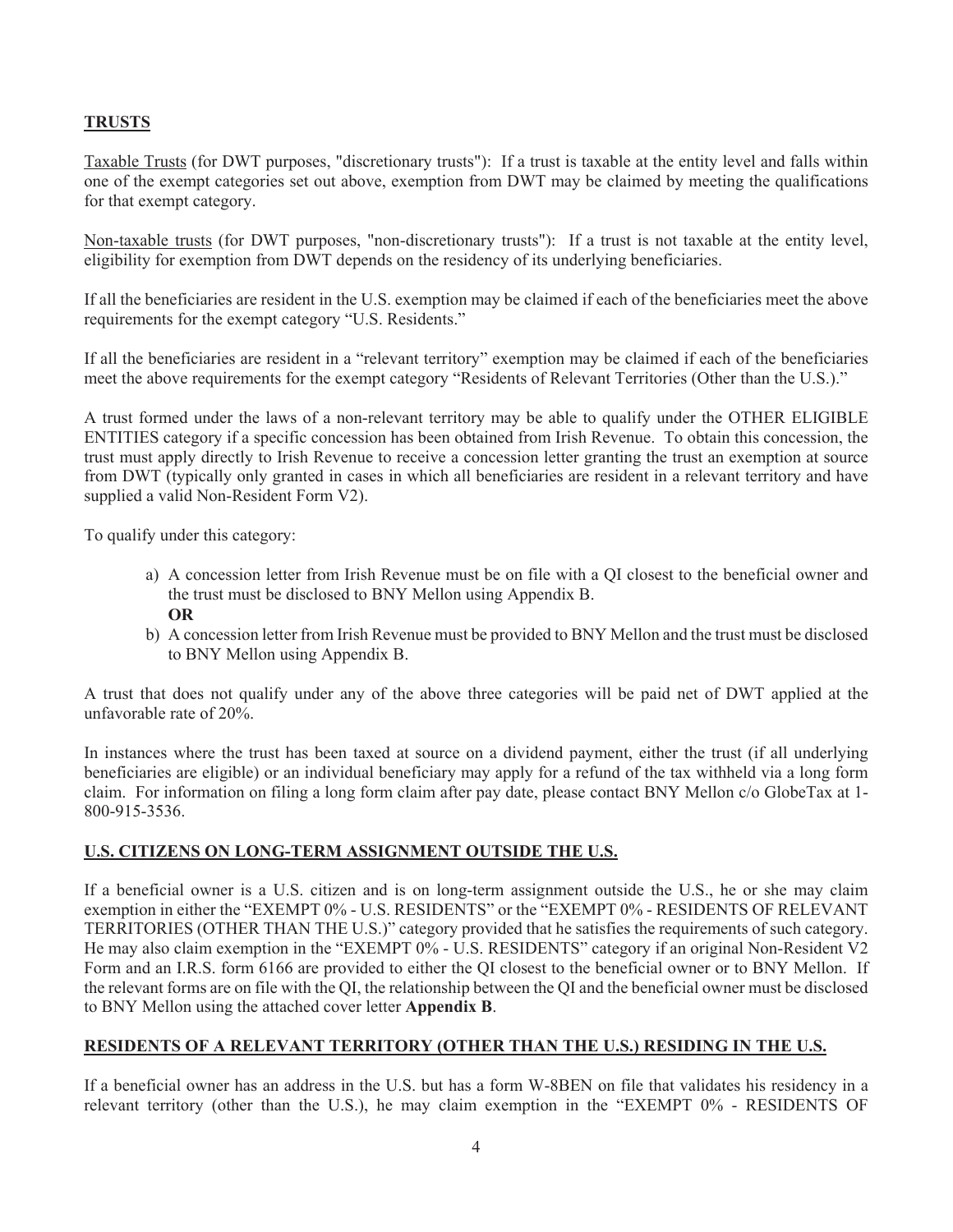RELEVANT TERRITORIES (OTHER THAN THE U.S.)" provided that he satisfies the requirements of that category.

\* \* \* \* \* \* \* \* \* \*

To ensure that beneficial owners who meet at least one of the exempt treatment criteria above receive their **EATON CORPORATION PLC** dividends gross, the DTC participant must notify DTC, via CA Web, no later than November 27, 2015, as to the declaration of shares representing Exempt and Unfavorable holders of record on November 9, 2015.

#### Individual residents of Ireland may not benefit from the exempt / favorable rate program.

For information about filing reclaims after November 27, 2015, as well as receiving the appropriate tax forms, please contact:

> GlobeTax as Agent for BNY Mellon 90 Broad Street  $-16^{th}$  Floor New York, NY 10004 Attn: Laura Gallo Email: Laura Gallo@GlobeTax.com Group Email: IrelandESP@GlobeTax.com



DOWEred by **GLOBETAX** 

BNY Mellon offers ESP powered by GlobeTax, which allows for the secure and simplified transfer of beneficial owner level data from the Participant to BNY Mellon, and creates applicable documentation on the Participant's behalf. These claims should be submitted through the following website:

https://esp.globetax.com

Please use the above contact information if you have any questions about this process.

This system is available for At Source, Quick Refund, and Long Form claims.

For DTC participants who missed the DTC CA Web process or filed incorrectly via the DTC CA Web process and wish to amend their filing, please call BNY Mellon at 800-915-3536. Late filings are subject to a Tax Relief Fee of \$0.01 per share with a minimum service charge of \$25.00 withheld by BNY Mellon.

#### If DTC Participants do not certify through CA Web for the exempt rate as to any shares, they will receive the dividend with 20% withheld with respect to those shares.

**Please note:** Claimants will not benefit from the accelerated tax refund procedure described in this notice if they file via the traditional long form process after the CA Web deadline of **November 27, 2015** but may submit claims to BNY Mellon, who is available to assist in claiming refunds under the traditional long form process until **December 1, 2019**. Claimants may also submit claims directly to the Irish Revenue Commissioners. Be advised that it is generally more advantageous to file a claim under the accelerated tax refund procedure described in this notice, as refunds claimed through the traditional long form procedure customarily experience extensive costs and delays.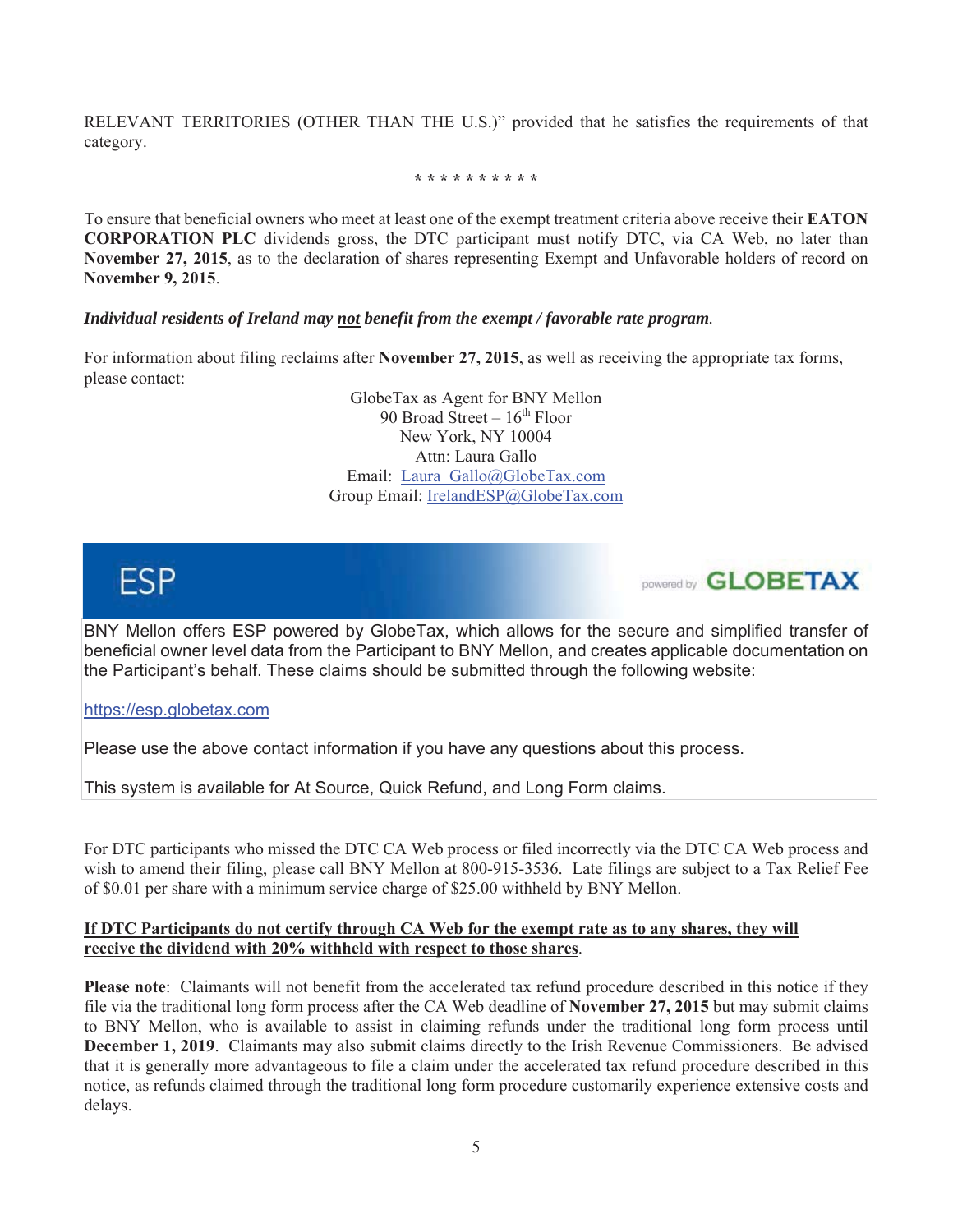# APPENDIX A<br>RELEVANT TERRITORIES

| <b>ALBANIA</b>                  | <b>GREECE</b>      | <b>PANAMA</b>               |
|---------------------------------|--------------------|-----------------------------|
| <b>ARMENIA</b>                  | <b>HONG KONG</b>   | <b>POLAND</b>               |
| <b>AUSTRALIA</b>                | <b>HUNGARY</b>     | <b>PORTUGAL</b>             |
| <b>AUSTRIA</b>                  | <b>ICELAND</b>     | <b>QATAR</b>                |
| <b>BAHRAIN</b>                  | <b>INDIA</b>       | <b>ROMANIA</b>              |
| <b>BELARUS</b>                  | <b>ISRAEL</b>      | <b>RUSSIA</b>               |
| <b>BELGIUM</b>                  | <b>ITALY</b>       | <b>SAUDI ARABIA</b>         |
| <b>BOTSWANA</b>                 | <b>JAPAN</b>       | <b>SERBIA</b>               |
| <b>BOSNIA &amp; HERZEGOVINA</b> | <b>KOREA</b>       | <b>SINGAPORE</b>            |
| <b>BULGARIA</b>                 | <b>KUWAIT</b>      | <b>SLOVAK REPUBLIC</b>      |
| <b>CANADA</b>                   | <b>LATVIA</b>      | <b>SLOVENIA</b>             |
| <b>CHILE</b>                    | <b>LITHUANIA</b>   | <b>SOUTH AFRICA</b>         |
| <b>CHINA</b>                    | <b>LUXEMBOURG</b>  | <b>SPAIN</b>                |
| <b>CROATIA</b>                  | <b>MACEDONIA</b>   | <b>SWEDEN</b>               |
| <b>CYPRUS</b>                   | <b>MALAYSIA</b>    | <b>SWITZERLAND</b>          |
| <b>CZECH REPUBLIC</b>           | <b>MALTA</b>       | <b>THAILAND</b>             |
| <b>DENMARK</b>                  | <b>MEXICO</b>      | REPUBLIC OF TURKEY, THE     |
| <b>EGYPT</b>                    | <b>MOLDOVA</b>     | <b>UKRAINE</b>              |
| <b>ESTONIA</b>                  | <b>MONTENEGRO</b>  | <b>UNITED ARAB EMIRATES</b> |
| <b>ETHIOPIA</b>                 | <b>MOROCCO</b>     | <b>UNITED KINGDOM</b>       |
| <b>FINLAND</b>                  | <b>NETHERLANDS</b> | <b>UNITED STATES</b>        |
| <b>FRANCE</b>                   | <b>NEW ZEALAND</b> | <b>UZBEKISTAN</b>           |
| <b>GEORGIA</b>                  | <b>NORWAY</b>      | <b>VIETNAM</b>              |
| <b>GERMANY</b>                  | <b>PAKISTAN</b>    | <b>ZAMBIA</b>               |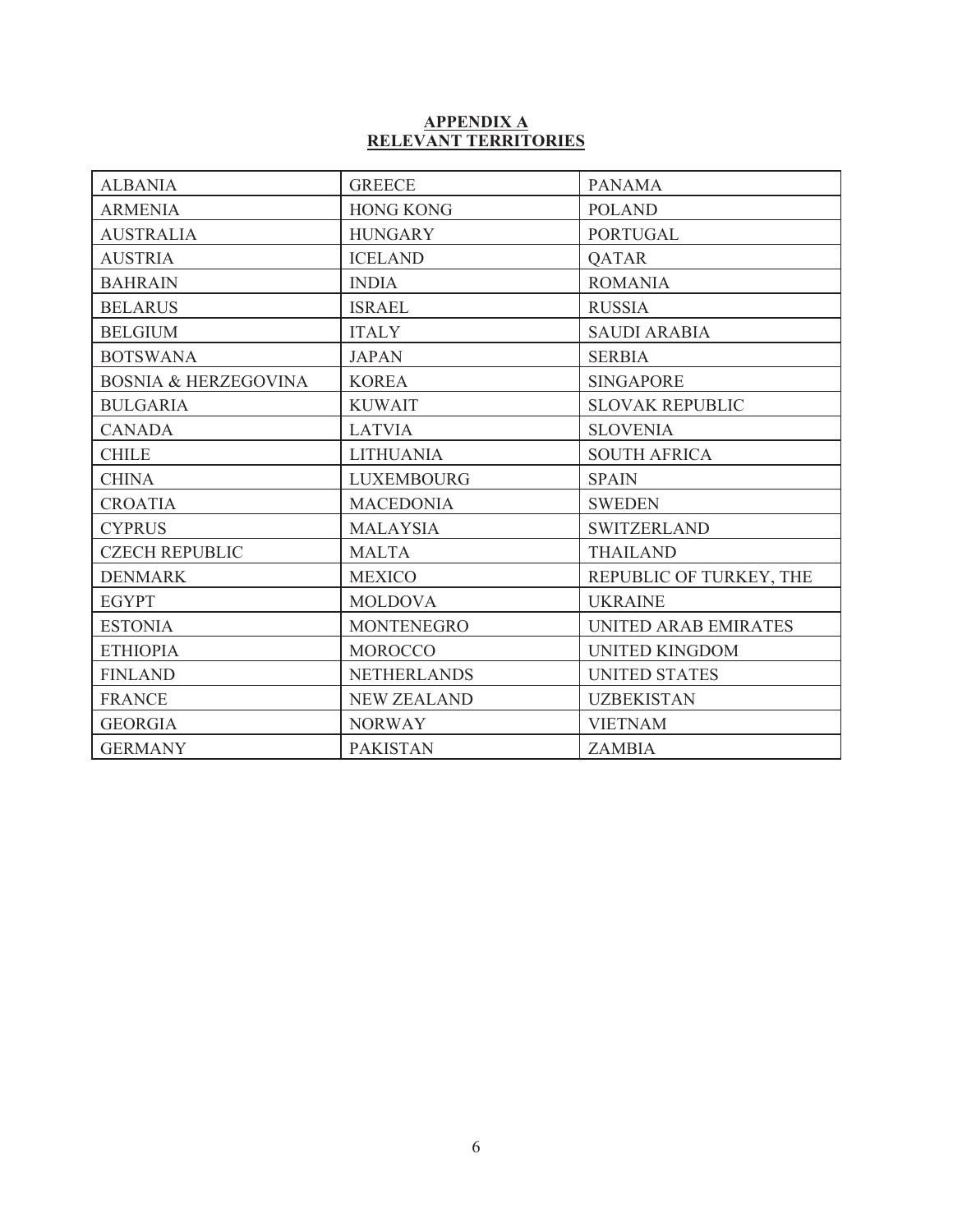#### **APPENDIX B** \*\*\*THIS DOCUMENT MUST BE PREPARED ON LETTERHEAD\*\*\*

# **COVER LETTER REQUIRED FOR EXEMPT IRISH RESIDENTS & OTHER ELIGIBLE ENTITIES**

(Date)

GlobeTax as agent for BNY Mellon 90 Broad Street - 16th Floor New York, New York 10004 Attn<sup>-</sup> Irish Reclaims

| RE: | Issue Name:   | EATON CORPORATION PLC |
|-----|---------------|-----------------------|
|     | $CI$ $SIP$    | G <sub>29183103</sub> |
|     | Record Date:  | November $9, 2015$    |
|     | Payable Date: | November 20, 2015     |

We, <DTC Participant Name>, also known under DTC participant number <0000>, acting on behalf of the beneficial owners of the dividend income specified above claim exemption from the 20% Irish dividend withholding tax. This exemption declaration is in respect of a relevant distribution to be made on the security referenced above. We hereby state that these shares are held in a nominee capacity only and we therefore hold no beneficial interest in them; all monies repaid by Revenue will be paid to the underlying beneficial owners.

By completing the table below, which supports our CA Web exempt election, we are indicating that we are submitting a Non-Resident Form V2 or a Composite Resident Form V3 on behalf of the following beneficial owners

If the applicable forms are on file with a Qualifying Intermediary ("QI"), the name of the QI in possession of the original documentation is provided under the "Name of QI" column, and contact name and the telephone number where this QI can be reached is provided under the "Contact Information" column.

| <b>Name</b><br>of QI | Contact<br><b>Information</b> | <b>Beneficial</b><br><b>Owner Name</b> | <b>Country of</b><br><b>Residence</b> | <b>Shares</b><br><b>Held</b> | <b>V2A, V2B,</b><br>V <sub>2</sub> C or V <sub>3</sub> | <b>Exempt</b><br><b>Election</b><br>Category |
|----------------------|-------------------------------|----------------------------------------|---------------------------------------|------------------------------|--------------------------------------------------------|----------------------------------------------|
|                      |                               |                                        |                                       |                              |                                                        |                                              |
|                      |                               |                                        |                                       |                              |                                                        |                                              |
|                      |                               |                                        |                                       |                              |                                                        |                                              |
|                      |                               |                                        |                                       |                              |                                                        |                                              |
|                      |                               |                                        | Total:                                |                              |                                                        |                                              |

[Note: If there are more than six beneficial owners please submit a spreadsheet to Laura Gallo at Globe Tax.]

We ask that BNY Mellon, as Depositary, present these dividend withholding exemption requests on the above beneficial owners' behalf. Please contact the undersigned at <Telephone Number> should you have any questions.

#### **Agreements, Representations and Indemnification**